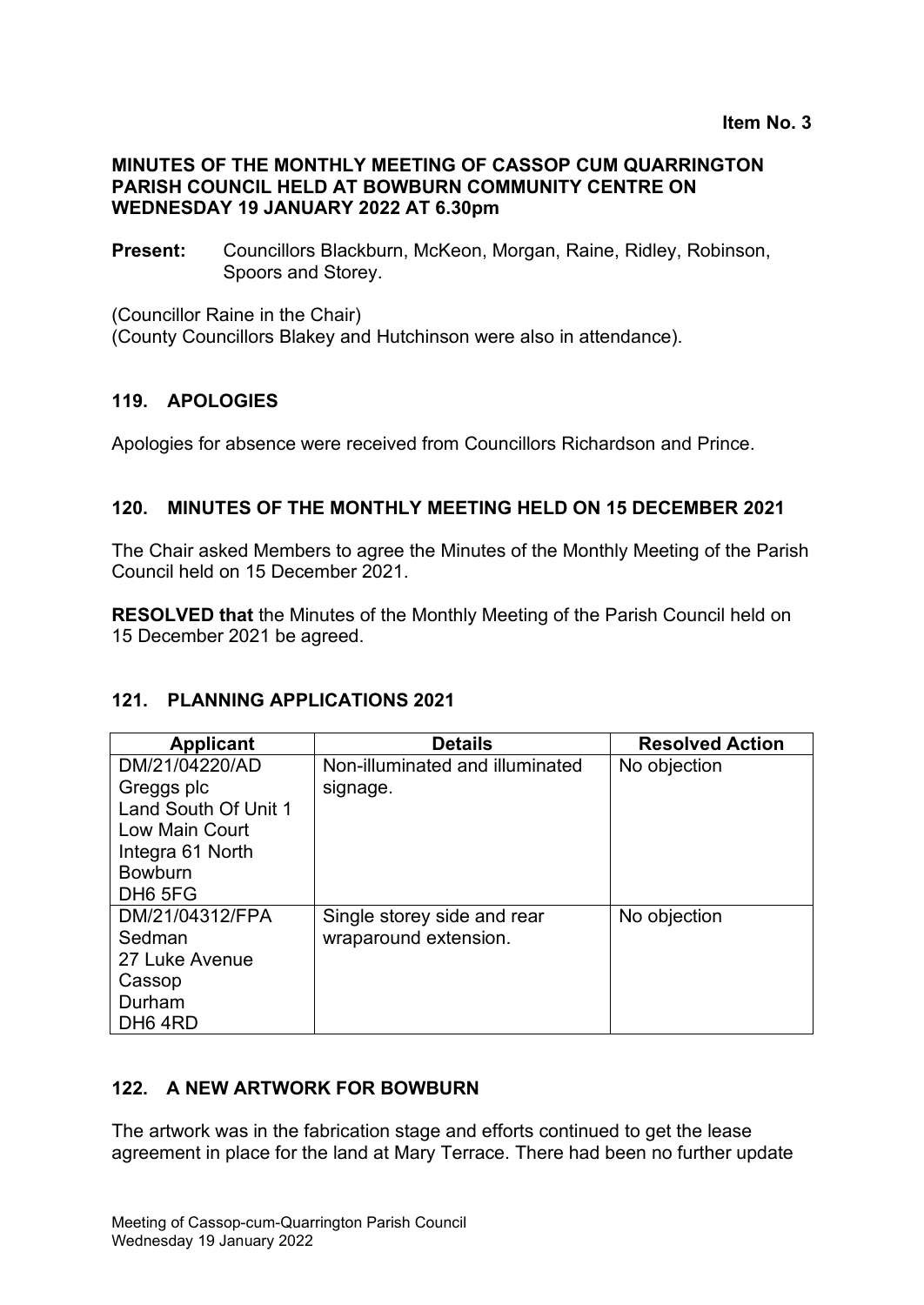from Durham County Council and Councillor McKeon was due to take this up with the Assets department to see if the agreement could be moved on.

Members proposed that the Parish Council make a formal approach to Durham County Council and offer to meet any indemnity arrangements for the period until the lease agreement was signed off so that the artwork may be installed as soon as was practicable.

**RESOLVED that** the Parish Clerk be instructed to approach Durham County Council to propose that the artwork be installed prior to the completion of the lease agreement with the Parish Council meeting any indemnity arrangements for that period.

### **123. CLERK'S REPORT**

### **(i) Finance and Forward Planning Sub-Committee**

The Finance and Forward Planning Sub-Committee met on 12 January 2022 and made the following recommendations to the full Parish Council for the Parish Council Annual Budget 2022/2023 and the Revised Budget for 2021/2022:

- (i) that the Budget Provision for the Parish Clerk salary be increased from £9,500 to £9,600 in 2022/2023 to allow for the pending Local Government pay offer;
- (ii) that the Budget Provision for the Allotment Superintendent be increased from £1,500 to £1,600 in 2022/2023 to allow for the increase in National Minimum Wage as of 1 April 2022;
- (iii) that the Budget Provision for Parish Youth Work be increased from £38,494.61 to £40,042.31 for 2022/2023 with the caveat that this allocation may increase in-year when proposals are brought forward for youth provision at Cassop;
- (iv) that the Budget Provision for Summer and Winter Planting be increased from £8,000 to £8,500 in 2022/2023 to allow for replacement hanging baskets to be provided;
- (v) that £500 of the Budget Provision for 2021/2022 for Play Equipment be retained and a Budget Provision of £1,000 be made for Play Equipment on a cumulative basis from 2022/2023 onwards;
- (vi) that the cumulative Budget Provision for Parish Council Elections of £6,000 from years 2017/2018, 2018/2019, 2019/2020 and 2020/2021 be retained as an Election Reserve and the cumulative Budget Provision from 2022/2023 be reduced to £500; and
- (vii) that the Parish Council should demand a Precept of £69,786.35 from Durham County Council in respect of the Financial Year Ending 31 March 2023 (A Tax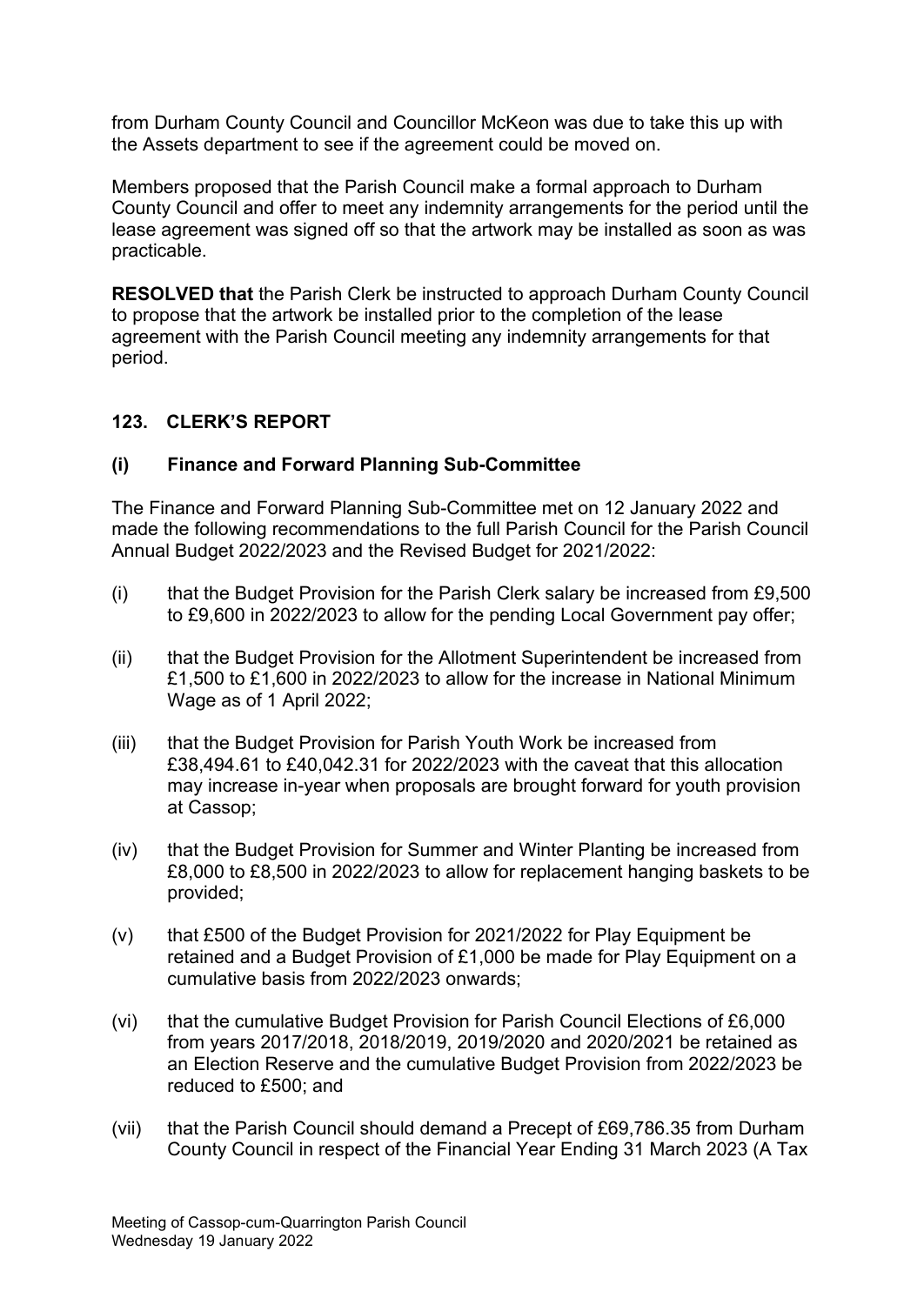Base of 1757.4 multiplied by a Band "D" Council Tax Rate of £39.71). There is no increase in the Precept Demand for the current Financial Year.

## **(ii) Parish Council Risk Assessment**

The Finance and Forward Planning Sub-Committee had also reviewed the Parish Council risk assessment at their meeting on 12 January 2022.

# **(iii) Parish Council Vacancies**

A vacancy had been advertised in the West ward of the parish following the resignation of Paul Leake. A request for an election would need to be received by the County Council by 24 January 2022, if there was no request then the Parish Council would be advised that it could co-opt to the vacancy.

There were already three vacancies, two in the East and one in the West ward of the parish to which the Parish Council was able to co-opt. Two expressions of interest had been received in the vacancies as follows: -

- Mr Alfie Dolan, a resident of the Parkhill area and chairman of the Parkhill Residents Committee. Mr Dolan was a former serviceman and was involved with the Royal Navy Association.
- Mr Raymond Ralph, a resident of Bowburn who had been involved in youth and community activities for many years and had previously been a parish councillor in Lincolnshire. Mr Ralph had returned to the North East after a number of years and wished to give back to the community.

## **RESOLVED that: -**

- (i) the recommendations of the Finance and Forward Planning Sub-Committee be agreed;
- (ii) the Parish Council Risk Assessment be agreed; and
- (iii) Mr Alfie Dolan and Mr Raymond Ralph be invited to attend the next Monthly Meeting on 16 February 2022 with a view to them being appointed to the Parish Council.

# **124. LOCAL YOUTH SERVICES**

The Youth Services report for January 2022 had been submitted to the Parish Council and it was noted that all youth clubs were now back up and running after the Christmas break.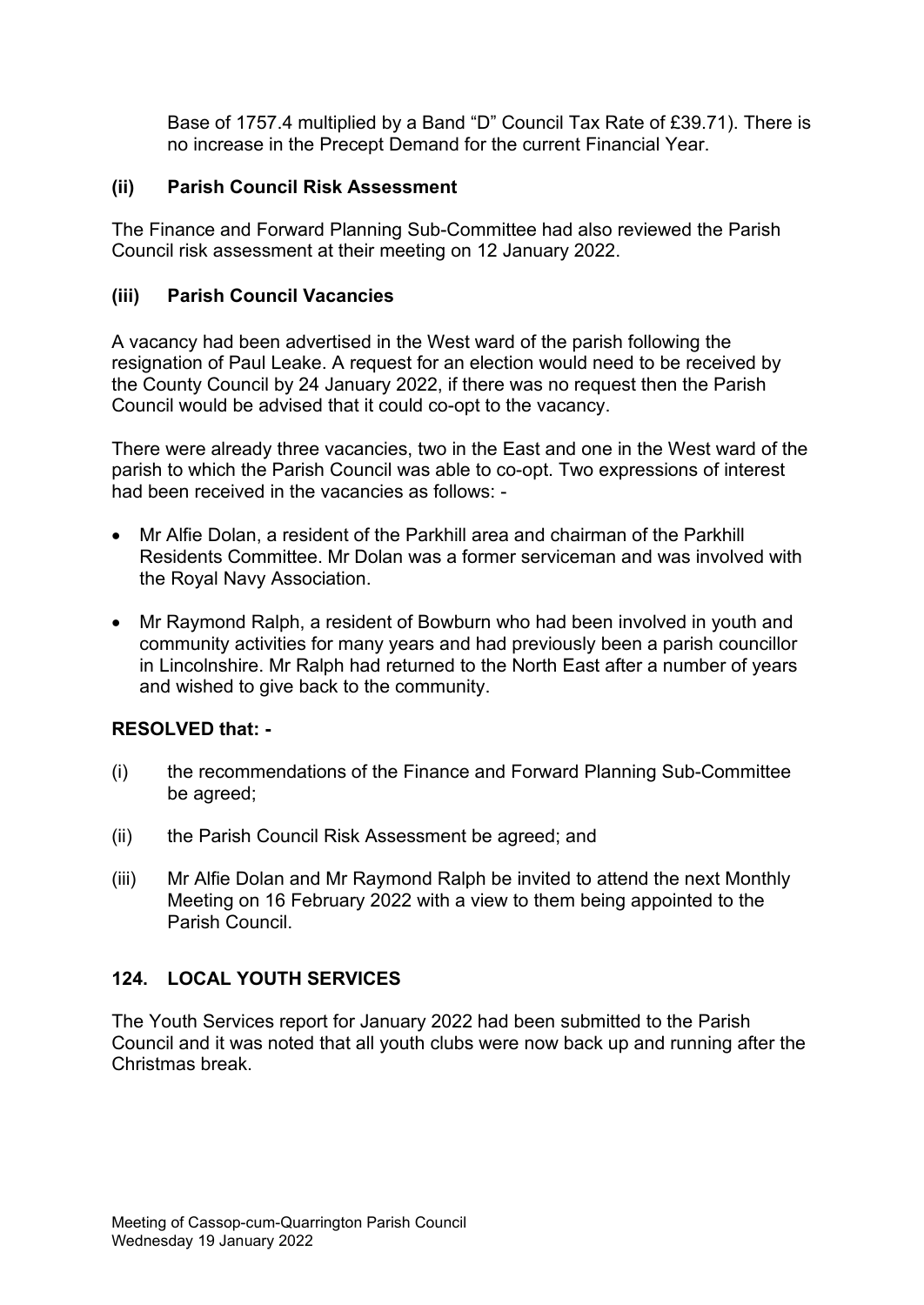The gym was very busy and would be opening on a Saturday from 5.00pm – 7.00pm from 22 January 2022.

**RESOLVED that** the update be noted.

# **125. LOCAL FOOTPATHS AND RIGHTS OF WAY**

Councillor Robinson highlighted that the steps over the Leamside Line on Footpath 1 had deteriorated and needed to be replaced. Councillor McKeon stated that this had been on a programme of works to be carried out and she would follow this up with the Rights of Way Officer.

Councillor Blackburn commented that the track between the BT substation and the A688 was still in a dangerous condition and required clearing. The Parish Clerk would make enquiries as to who was responsible for the path.

**RESOLVED that** the update be noted.

# **126. ALLOTMENTS, GARAGES AND CEMETERY**

It had been observed that some allotment holders were still not keeping birds netted in to keep them separate from wild birds as required by the Avian Influenza Protection Zone guidelines. The Parish Clerk would liaise with the Allotment Supervisor to address this issue.

**RESOLVED that** the update be noted.

## **127. COUNTY COUNCILLORS' MONTHLY REPORTS**

Councillor Blakey provided updates on the following: -

- Cassop parking restrictions
- Cassop Community Centre toilet refurbishment
- Parkhill walkabout with Believe Housing
- Abandoned vehicles
- Fallen trees and layby at Tursdale
- Housing development at Integra 61

Councillor Ridley asked if there was an update in relation to the Christmas lights issue and Councillor McKeon advised that she had been in communication with the electrician and Durham County Council were doing checks on the existing commando sockets. She had negotiated a discount on future purchases with the supplier and proposed that an options report be brought to a future meeting of the Parish Council.

**RESOLVED that** the update be noted.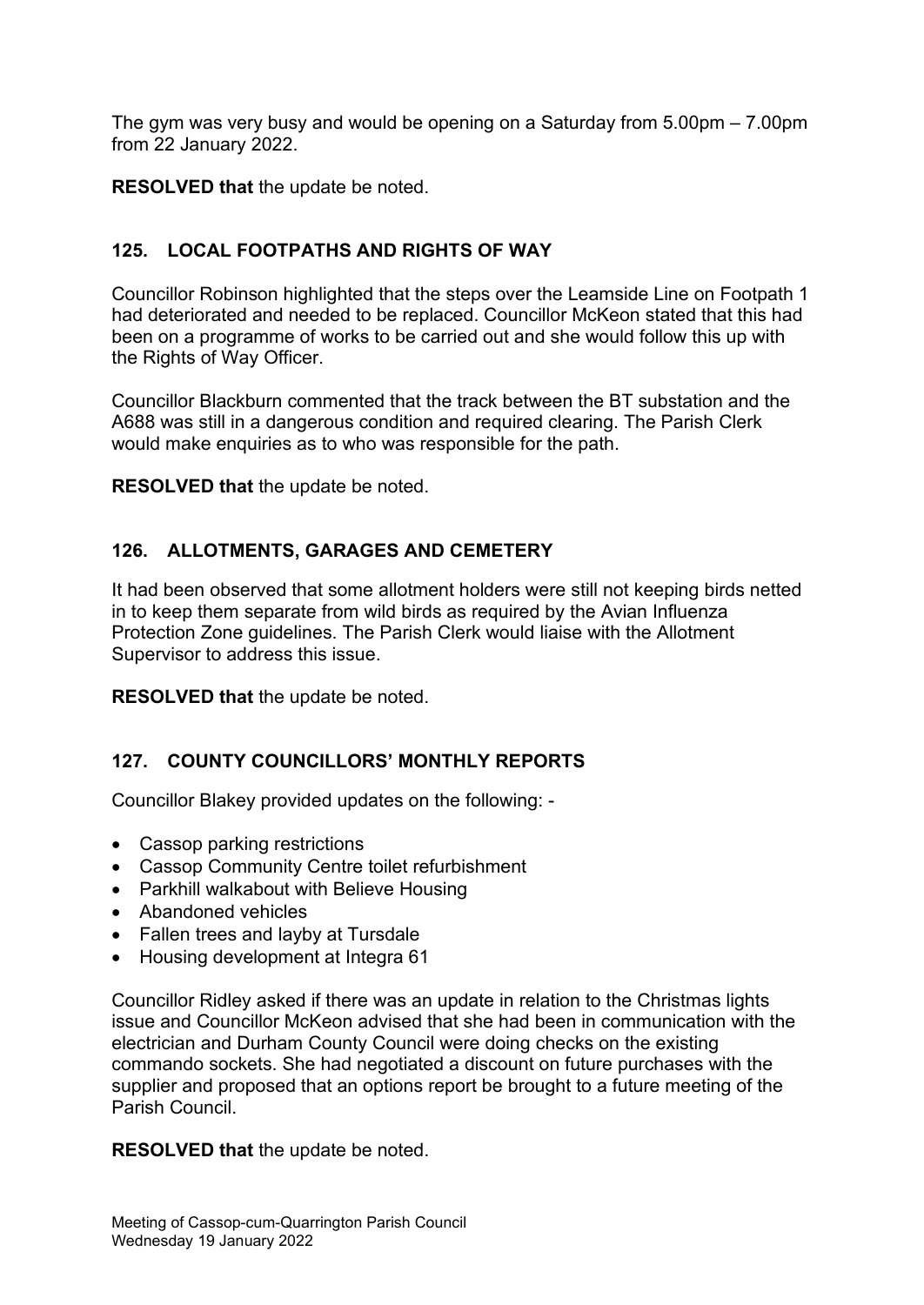# **128. GENERAL CORRESPONDENCE RECEIVED (SURFACE MAIL)**

None received.

# **129. ACCOUNTS (EXPENDITURE)**

| <b>Name</b>               | <b>Description</b>           | <b>Other Details</b>               | Cheque No.                 | £<br>p  |
|---------------------------|------------------------------|------------------------------------|----------------------------|---------|
| <b>Gillian Kelly</b>      | Salary (paid net of tax)     | 1-31 January 2022                  |                            | 768.30  |
|                           | Mileage/Parking Fees         | 68 miles @ 45p                     |                            | 30.60   |
| $\alpha$                  | Printing                     | Instant Ink Cartridges             | $\alpha$                   | 3.49    |
|                           |                              |                                    |                            |         |
|                           |                              |                                    |                            |         |
| HM Revenue &              | <b>Monthly Deductions</b>    | Income Tax and NI<br>050229 (part) |                            | 153.80  |
| Customs                   | (G Kelly) (January<br>2022)  | Deduction                          |                            |         |
| HM Revenue &              | <b>Monthly Deductions</b>    | Income Tax                         | $\overline{050229}$ (part) | 17.80   |
| Customs                   | (A Shutt) (December<br>2021) | Deduction                          |                            |         |
| <b>Andrew Shutt</b>       | Monthly Fee                  | Allotment                          | 050228                     | 89.10   |
|                           | (December 2021)              | Superintendent                     |                            |         |
|                           |                              | (gross)                            |                            |         |
| D.J Evans Youth           | <b>Local Youth Services</b>  | Salary Costs etc.                  | 050230                     | 3370.89 |
| Club                      |                              | (December 2021)                    |                            |         |
| <b>Thinford Nurseries</b> | <b>Winter Planting</b>       | Parish Tubs                        | 050231                     | 1150.00 |
| Ltd                       |                              |                                    |                            |         |
| $\epsilon$                | $\alpha$                     | <b>VAT</b>                         | $\Omega$                   | 230.00  |
| <b>Thinford Nurseries</b> | <b>Christmas Tree</b>        | <b>Bowburn Community</b>           | 050232                     | 150.00  |
| Ltd                       |                              | Centre                             |                            |         |
|                           |                              | <b>VAT</b>                         | $\epsilon$                 | 30.00   |
| Zoom                      | December 2021                | Monthly Fee                        | 050233                     | 11.99   |
| $\alpha$                  |                              | <b>VAT</b>                         | $\alpha$                   | 2.40    |
| <b>Andrew Shutt</b>       | Fencing                      | Tursdale Play Area                 | 050234                     | 7.65    |

**RESOLVED that** these items of expenditure be noted.

## **ACCOUNTS (INCOME)**

## **8 DECEMBER 2021 – 11 JANUARY 2022**

| <b>Name</b>   | <b>Description</b> | <b>Details</b>       |         |
|---------------|--------------------|----------------------|---------|
| Durham County | Section 106        | <b>Grant Funding</b> | 6750.00 |
| Council       |                    |                      |         |

## **130. DATE OF NEXT MONTHLY MEETING**

Agreed that the date of the next Monthly Meeting is to be Wednesday 16 February 2022 at 6.30pm at Bowburn Community Centre.